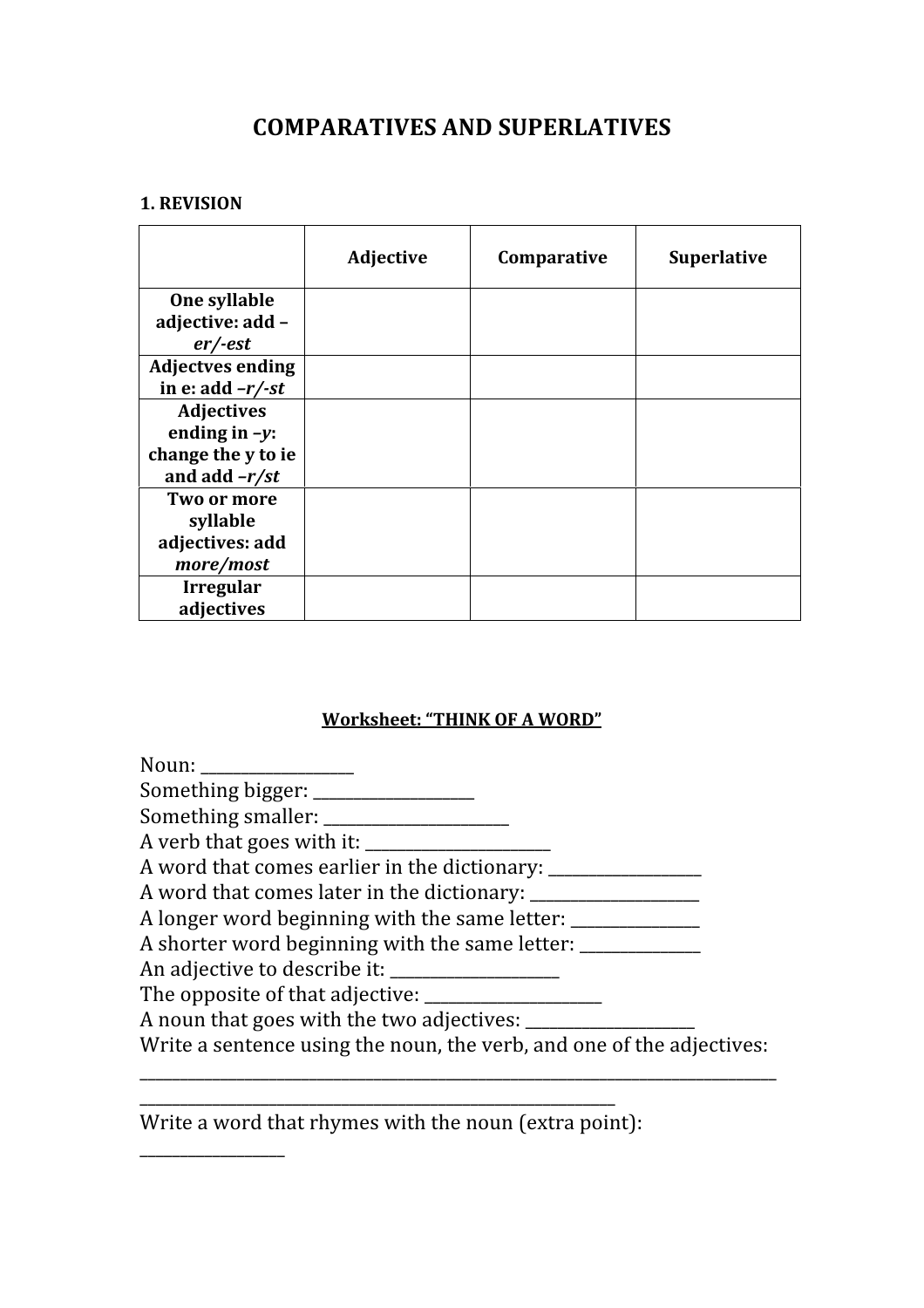# **3.
SONG:
"Everything"
by
Alanis
Morissette**

### **EVERYTHING**

|                                             | I can be a nightmare of ____ _____________ kind                     |  |
|---------------------------------------------|---------------------------------------------------------------------|--|
| I can withhold like it's going out of style |                                                                     |  |
|                                             | I have ______ _____________ heart that you____ ____________ seen    |  |
|                                             |                                                                     |  |
| _________________as I am sometimes          |                                                                     |  |
| You see everything, you see every part      |                                                                     |  |
|                                             | You see all my ___________ and you love my _____________            |  |
|                                             | You dig everything of which I'm _____________                       |  |
|                                             | There's not anything to which you can't relate                      |  |
| And you're still here.                      |                                                                     |  |
|                                             | I blame everyone else, not my own partaking                         |  |
|                                             | My passive-aggressiveness can be devastating                        |  |
|                                             |                                                                     |  |
|                                             | And you've never met anyone who's as everything as I am             |  |
| sometimes.                                  |                                                                     |  |
| You see everything, you see every part      |                                                                     |  |
|                                             | You see all my _________ and you love my ____________               |  |
|                                             | You dig everything of which I'm _______________                     |  |
|                                             | There's not anything to which you can't relate                      |  |
| And you're still here.                      |                                                                     |  |
|                                             | What I resist, persists, and speaks ________________________ I know |  |
|                                             | What I resist, you love, no matter how _______ or high I go.        |  |
| You see everything, you see every part      |                                                                     |  |
|                                             | You see all my __________ and you love my ____________              |  |
|                                             | You dig everything of which I'm ___________                         |  |
|                                             | There's not anything to which you can't relate.                     |  |
| And wou're atill hous                       |                                                                     |  |

And
you're
still
here And
you're
still
here